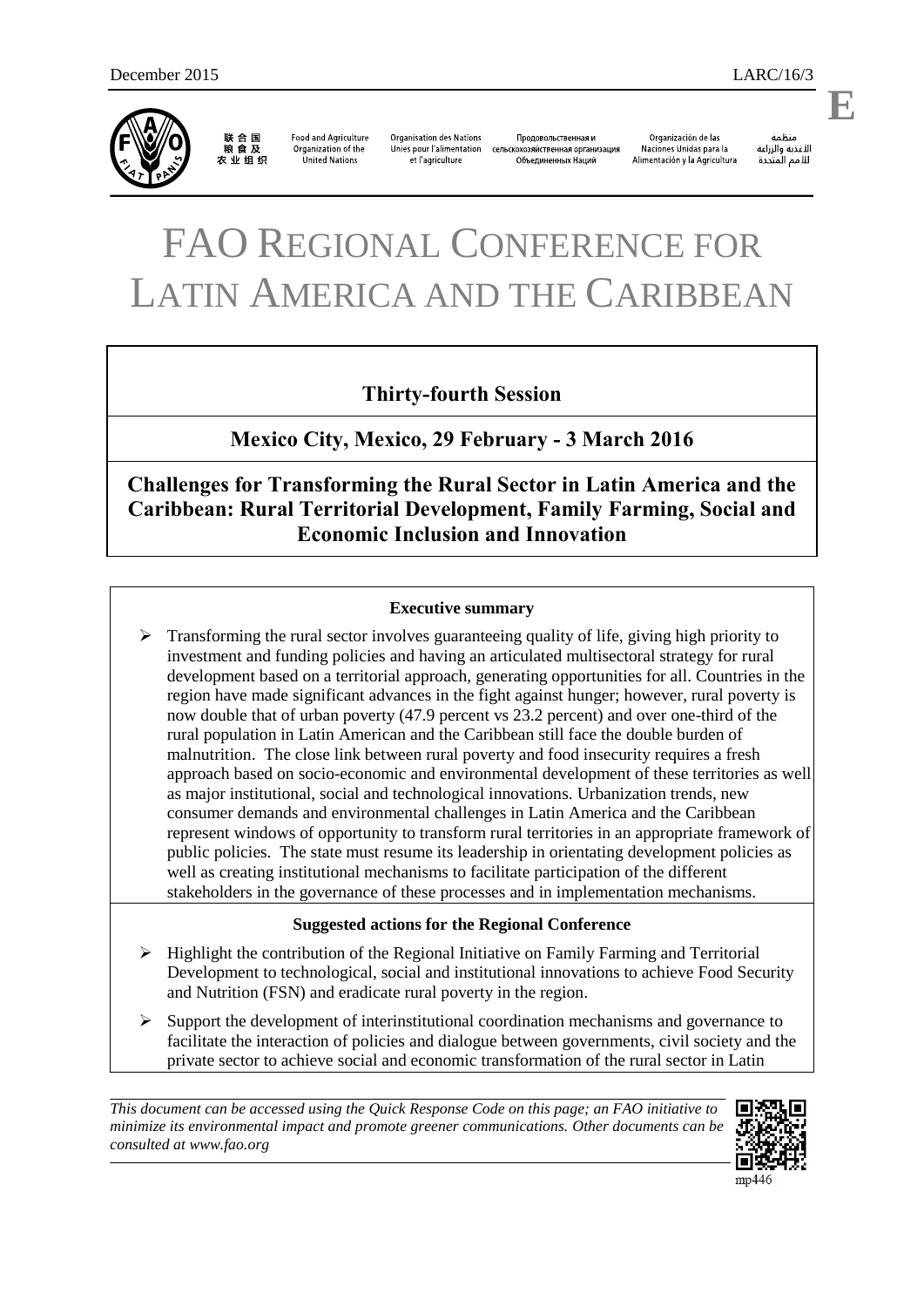America and the Caribbean.

- Strengthen South-South and Triangular Cooperation strategies to develop sustainable agrifood systems and to reduce rural poverty in the most vulnerable countries and territories of the region.
- Recommend that countries strengthen family farming and rural development policies based on a territorial approach with special emphasis on the interaction of policies for sustainable production, risk management, technical assistance and rural communication, social protection, and farm and non-farm employment in territorial development programmes that contribute to Sustainable Development Goals (SDG).

Please send any questions on this document to the Secretary for LARC 34, [Tito.Diaz@fao.org](mailto:Tito.Diaz@fao.org)

## **I. Overview**

1. In spite of rapid urbanization in the region's countries, in the year 2030, more than 120 million people (20%) will live in rural areas in Latin America and the Caribbean. Despite the efforts of governments to reduce poverty in recent decades, *at present rural poverty is now double that of urban poverty (47.9 percent vs 23.2 percent) and more than one-third of the rural population of Latin America and the Caribbean has high levels of malnutrition.* 

2. Demographic trends such as the ageing of the rural population, migration of rural youth to the cities, and migration to countries within and outside the region present major challenges for public policies on territorial development. These trends also present a new perspective for the regional development of agriculture, livestock, forestry, aquaculture and fisheries. *In 2014, the amount of remittances received by Latin America and the Caribbean increased 5.3 percent in comparison to the previous year, totaling USD 65 billion and they continue to be a major source of income for millions of rural families.* 

3. *The region has progressed in the reduction of hunger and poverty, although the rural world is still severely lagging behind.* The continuing job insecurity and the lack of employment opportunities and decent work, both in rural farm and non-farm activities as well as in urban sectors, affect inclusive growth and the reduction of rural poverty levels. Therefore, the strategies for production diversification and the creation of opportunities in non-agricultural sectors are essential for developing territories and combatting rural poverty.

4. However, *not all forms of diversification help boost livelihoods*. When rural households or family farmers have few assets and limited access to infrastructure, social protection and rural services, diversification tends to generate very low returns and could even draw them further into poverty. A greater investment in public assets is required (roads, public services, infrastructure, rural communication, education, etc.) as well as innovative strategies on territorial development that promote urban-rural linkages and value chains that guarantee the inclusion of family farmers, rural youth and women.

5. Consequently, public policies that promote inclusive agrifood systems, institutional food procurement, and the virtuous circles between family farming, school feeding programmes, nutrition and health are essential to strengthen urban-rural linkages and the sustainable development of the territories.

6. On the other hand, the impact of climate change is increasingly evident with consequent social and economic implications for production systems, family farmers, and food security and nutrition of rural inhabitants. Climate change will also increase health risks in rural territories with poor sanitation and poor access to drinking-water. Regions with low coverage of animal and plant health services will also be affected. Clear policies are urgently required to prevent and manage risks. This includes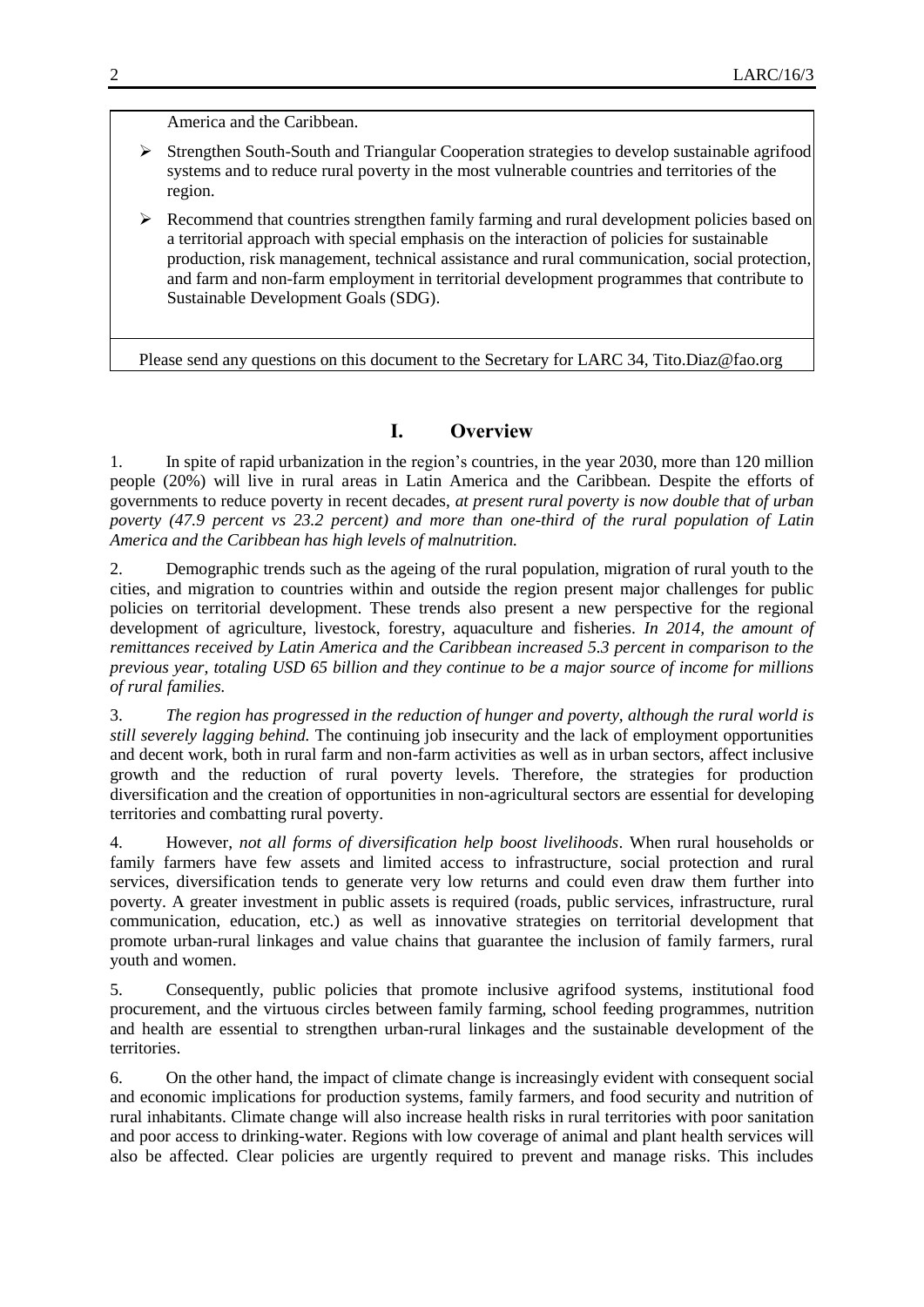integrated policies on public, animal and ecosystem health, articulated in sustainable rural development policies.

7. Change of direction: The greatest challenges to the eradication of rural poverty, sustainable development and the economic transition of rural territories are by no means easy to resolve. Over the last two decades, practical experience of rural development has created a wide variety of potentially useful policy measures. However, the persistence of rural poverty demonstrates that these measures have only achieved partial or lower than required outcomes and that they now merit new types of interventions, which need to be articulated in territorial development programmes.

8. The incorporation of all of the necessary elements into an integrated policy framework is a challenge in itself; finding the formula that will guarantee success is even more difficult. Policies must respond to local circumstances, which is why the most difficult task is to identify the combination of policy measures that will be effective within a specific context. For territorial development to succeed, there needs to be a fundamental improvement in governance systems and coordination and interaction mechanisms between sectors and institutions.

9. In January 2015, at the CELAC Summit for Heads of State and Government, the Food Security, Nutrition and Hunger Eradication Plan 2025 was approved. This plan gives great importance to family farming and territorial development in order to achieve FSN and reduce rural poverty. Strengthening intraregional food trade, stable production and timely mitigation against socionatural disasters are also included. Nevertheless, there is evident diversity not only in the situations of each country, but also within the regions of those countries and in individual households. Analysis of the situation indicates the need for member countries to use exchange mechanisms and South-South Cooperation to support the most vulnerable countries and place greater emphasis on specific territories within countries. The requirement to improve agricultural, social, environmental and economic integration is also being considered in priority territories. This includes interaction between family farming and both inclusive agrifood systems and sustainable agricultural systems within a framework of territorial development strategies based on prevention and risk management to guarantee the resilience of livelihoods, the diversification of value chains and new opportunities for the social mobility of rural inhabitants.

10. The three main policy-making recommendations that need to be taken into account are: (1) strengthen institutions and policy dialogue, with general public and private sector participation, to define national and subnational development strategies; (2) improve diagnostic and territorial management processes as well as capacities of institutions to design and implement intervention alternatives in priority territories; and (3) guarantee the necessary investment.

#### **II. Rural Transformation**

11. In order to transform the rural sector, it is necessary to guarantee quality of life, which is a high priority in investment and funding policies, to have an interactive multisectoral strategy and to create opportunities for all. Latin America and the Caribbean continue to be the regions in the world with the greatest inequality, in spite of the fact that in the last two decades, food security and nutrition have been firmly established on the regional agenda, setting the eradication of hunger and malnutrition as a development goal. Unfortunately, rural territories continue to present the highest levels of hunger and poverty. This situation merits more in-depth analysis and a greater emphasis on territorial policies including institutional innovation, social inclusion and technological innovation that go beyond the agricultural sector.

12. Urbanization trends, new consumer demands and environmental challenges in Latin America and the Caribbean all represent windows of opportunity for change in rural territories. The agricultural sector will continue to be an essential factor in the transformation of rural territories; however, agribusiness models and consortiums geared towards export markets (commodities) that use high levels of inputs will be concentrated on specific agro-ecosystems as a consequence of the slowdown of commodity export markets.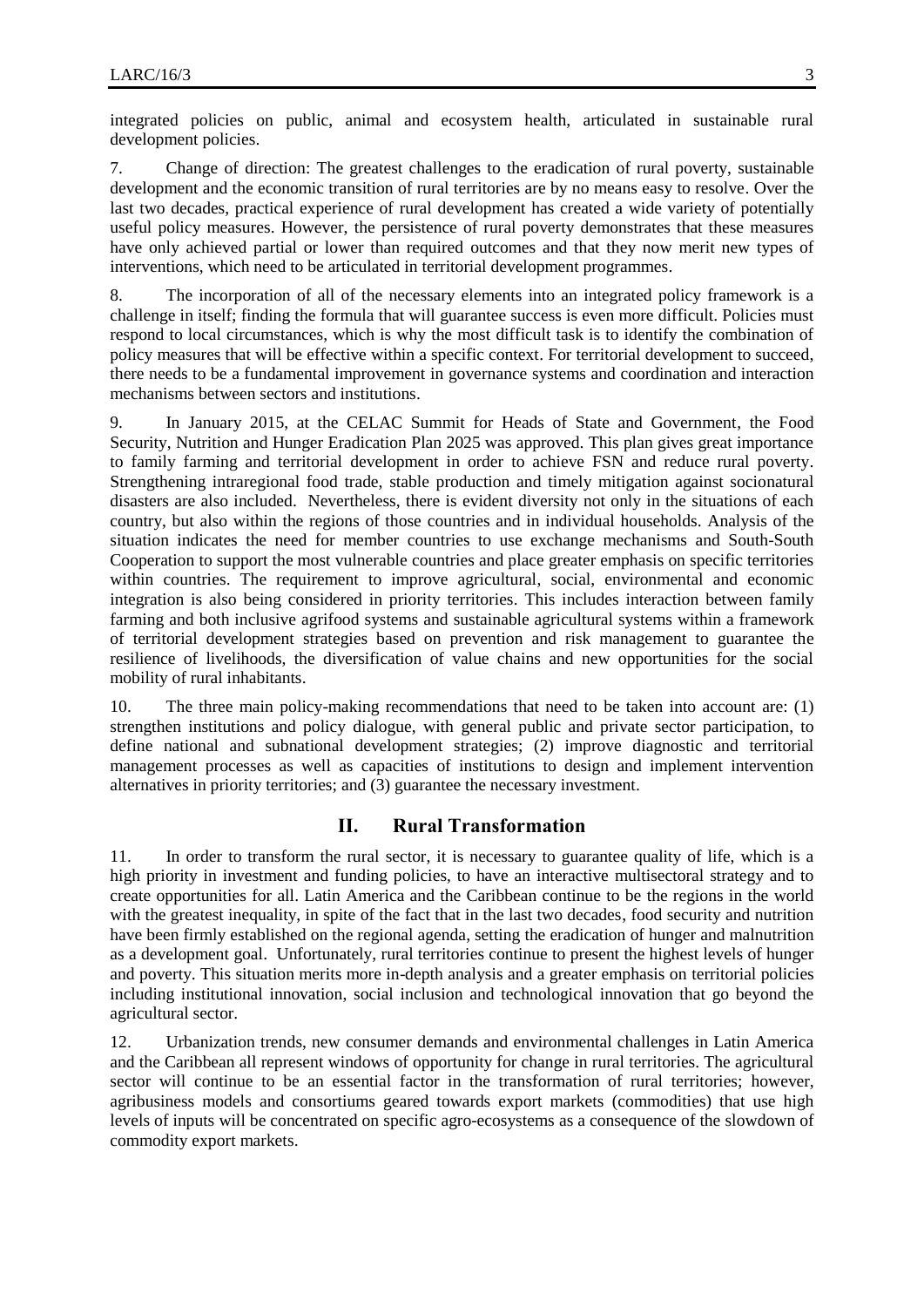13. Additionally, it is estimated that there will be high consumer demand for sustainable agrifood systems that supply fresh high quality food, reinforcing local value chains and short circuits to promote healthy eating, nutrition, public health, ecosystem health and lower environmental costs linked to the transport of products. These virtuous circles consisting of agrifood production, nutrition, health and education are stimulated by the high level of urban-rural interaction existing in Latin America and the Caribbean, which will be the main thrust for family farming. This can already be seen in the countries of the region that have developed public policy frameworks on institutional food procurement from family farming that are linked to school feeding programmes, nutrition and supply systems.

14. Latin America and the Caribbean currently have high levels of urbanization (75% of the population live in urban areas) and the critical role played by agriculture needs to be re-evaluated within the context of sustainable territorial development that includes social, economic and environmental aspects, to help reduce rural poverty levels through greater integration of agricultural policies that also include social protection, employment, health, education and environmental policies.

15. With this new multisectoral approach it is necessary to improve: (1) policies that promote regional farm and non-farm employment opportunities, especially for rural youth and women; (2) institutional innovation to promote food markets that address the nutritional requirements of specific populations; (3) diversification of entrepreneurship and microbusiness opportunities in the territories, social innovation and production networks; (4) development of environmental services and innovative payment systems for environmental services; (5) infrastructure and capacity development focusing on added value of local products; and (6) new forms of commercialization and marketing as well as innovative rural communication services that make use of new information and communication technologies, to which family farmers, rural youth, women and others would have access.

16. Rural transformation requires clear investment and funding policies and an adequate provision of public assets (roads, basic services, health, education) as the fundamental basis for boosting production sector investments. Some FAO estimates suggest that resources from the multilateral bank are diverted increasingly to issues relating to infrastructure, health and education and less frequently to agriculture and rural development in Latin America and the Caribbean. This situation highlights the importance of South-South and Triangular Cooperation in issues relating to food security and nutrition and the sustainable development of rural territories. It should also be noted that private sector investments are essential for the transformation of rural territories.

## **III. Drivers for sustainable rural development**

17. The greatest challenges to the eradication of rural poverty, the sustainable management of natural resources, and the social and economic transformation of rural territories call for innovative solutions and a commitment from the whole of society. *There is no single formula*; however, experience from FAO work in the region has demonstrated that there are three fundamental pillars needed to advance on a sure footing towards these achievements. The first is to have the political will of governments to address these challenges in terms of macroeconomic and political stability and to provide adequate public assets in order to make the necessary investments and to fund strategic programmes. The second is to develop judicial, legal and regulatory frameworks that guarantee the human right to food, food security and access on equal terms to productive resources, and social services for men and women. The third is the development of differing and targeted policies for the most vulnerable to tackle the huge productive, social and economic gaps that exist in some territories.

18. *It is important to re-evaluate the role played by agriculture and rural development in national development strategies*. The overall design of a development strategy has weakened over the last few decades in some of the region's countries as a consequence of the reduced role played by the state and the excessive segmentation in the creation of sectoral policies. This has also had an adverse effect on public and statistical information for understanding the dynamics of rural farming and the rural economy. The state must retake its lead in directing development strategies and in creating institutional mechanisms to facilitate the participation of different stakeholders in the governance of these processes and implementation mechanisms. *A territorial approach is essential for rural*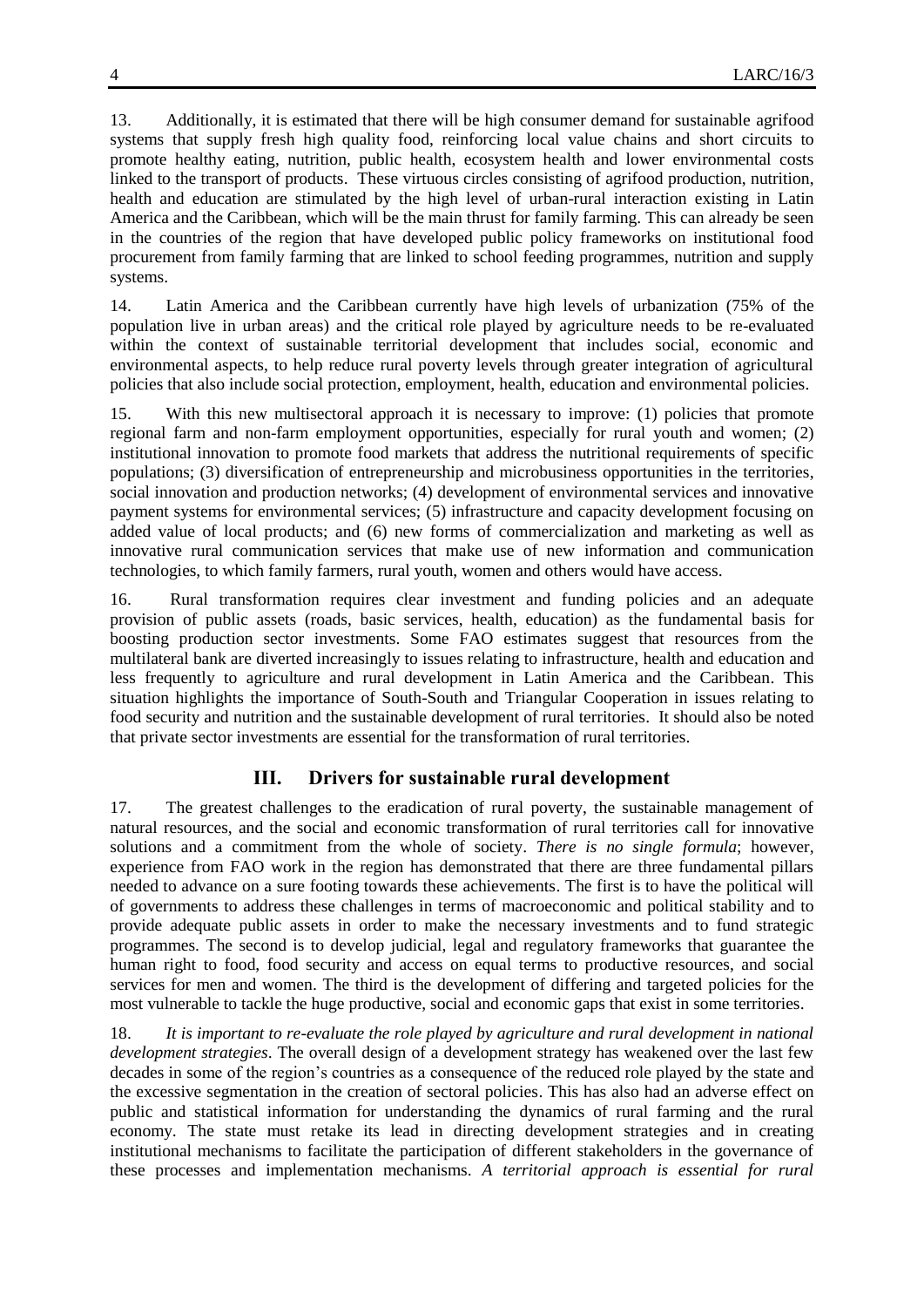*development* in as far as it recognizes a complex system with multiple interactions between sectors that goes beyond the agricultural sector. There are strategic linkages between rural and urban environments, between public and private environments, between production and services, between production, markets and consumers, between governments and civil society organizations, within different agricultural, environmental, sociopolitical, cultural, institutional and economic contexts. Highlighting family farming as one of the key elements for generating economic, social and environmental development is a strategic goal for the countries in the region.

19. *Implementation of regional diagnoses within the framework of territorial approaches*. Rural poverty tends to be concentrated in certain regions at the subnational level. Therefore, regional diagnoses are indispensable for prioritizing goals, intervention alternatives and the sequence of action to follow. These diagnostic processes should not be exclusively based on the agricultural sector, but also on other broader approaches, which allow the recognition of synergies with other major areas for rural development within a multisectoral and regional development framework.

#### **IV. Policies to promote sustainable and inclusive rural transformations**

20. In spite of the huge diversity of conditions between countries, and within territories of the same country, in the majority of rural situations in Latin America and the Caribbean, where households are heavily involved in agriculture, some main policy guidelines can be recommended based on successes in other countries in the region. Relevant regional policies are (1) supporting family farming; (2) promoting local value chains and sustainable agrifood systems; (3) strengthening rural-urban linkages for territorial development; (4) developing risk management and environmental services strategies, including social protection to improve the resilience of rural livelihoods; (5) developing expertise to promote the rural business initiative and the diversification of employment, especially designed for young people and women; and (6) improvement of technical assistance and rural communication services for family farming.

21. *Supporting family agriculture.* Family farming is the most common form of food production in Latin America and the Caribbean. Its contribution towards FSN and the economy of the regions' countries was made clear in the UN-sponsored 2014 International Year of Family Farming. Family farming plays a fundamental role in addressing the region's rural hunger and poverty. However, it is necessary to strengthen the institutional framework in order to place it at the very centre of public policies for the sustainable development of rural territories. There is evidence that family farming can be competitive in terms of production costs in comparison to the management of large-scale farming, and additionally it plays a key social and environmental role including biodiversity protection and maintaining the cultural traditions of villages in Latin America and the Caribbean.

22. Support given to family farming involves three fundamental actions: (a) ensuring that family farmers have access to land and productive resources; (b) providing public assets, including the funding of social services and incentives for entrepreneurship; and (c) supporting farmer organizations so that they can access information, technical assistance, insurance, and both input and output markets.

23. *Ensure the right to land and productive resources*. Rural inhabitants face high levels of risk. The first steps towards achieving a safer environment are to facilitate access to arable land, water, forests and fishing, as well as access to funding. It is necessary to prioritize safe access to land for rural youth and women and to facilitate the transfer of farm assets to young family workers. In this context, the framework agreement on "Voluntary Guidelines on the Responsible Governance of Tenure of Land, Fisheries and Forests in the Context of National Food Security", officially endorsed by the Committee on World Food Security in May 2012, involving governments, civil society and private sector representatives as well as a contribution from prominent academics, offers a range of mechanisms to ensure access to tenure of natural resources.

24. *Emphasis on the provision of public assets.* The majority of family farm holdings are severely restricted because of their limited capacity to invest, which is a consequence of long-term poverty. A selective approach of direct support can help to overcome this limitation, although a more efficient measure is to increase the provision of public assets, especially information, training and capacity development for farmers. This also includes the provision of rural infrastructure (irrigation, roads,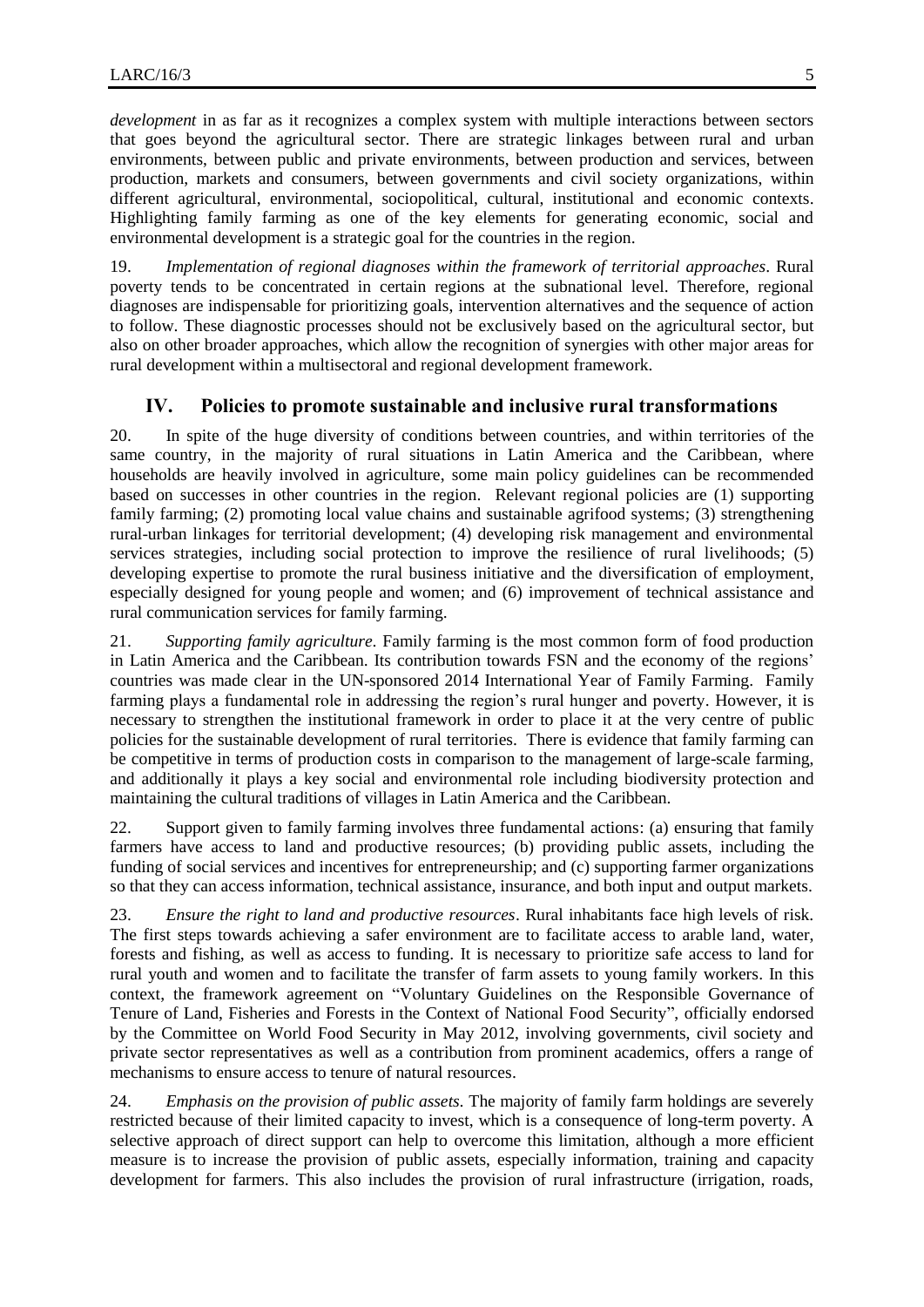power generation and transmission structure). Infrastructure investment can also facilitate access to sparsely populated areas and encourage internal migration. Innovative policies are needed to design and deliver rural services including: 1) rural communication services and technical assistance to help communities adopt sustainable practices and close productivity gaps; 2) funding and credit services adjusted to production system cycles and the socioeconomic characteristics of rural communities, which facilitate investment in technology and the innovation of family farming systems; and 3) institutional innovations to provide agricultural insurance for family farmers together with risk management programmes and specialist technical assistance.

25. *Support farmer organizations*. Due to size and limited production capacity, many farmers are incapable of achieving economies of scale that guarantee them access to supply systems and are also unable to transform and add value to their products or have access to more competitive markets. Lending support to farmer organizations will help to improve value chains and access to services and markets. The use of association mechanisms and cooperative organization models, based on a social economy framework, encourages inclusive and equitable development and improves income redistribution and access to both production and social services (fair credit funding for consumer goods, education, health) for the most vulnerable rural families, helping in turn to combat the extreme inequality and concentrations of wealth that affect the region.

26. *Promoting local value chains and sustainable agrifood systems*. Urbanization trends and new consumer demands in Latin America and the Caribbean are a window of opportunity for strengthening local value chains and sustainable agrifood systems. Many farmers in the region are involved in producing staple crops, and therefore specific policies that promote sustainable development and the commercialization of commodities generated from agrifood systems can have a major impact on the rural economy in terms of employment, income and growth. Promoting commodity production can help to accelerate added value for local producers, due to the enormous potential for the local transformation of products. This scenario could contribute to strengthening rural-urban linkages and rural diversification.

27. *Strengthening rural-urban linkages for territorial development*. The development of strong linkages between cities and surrounding rural areas is especially critical for territorial development. In the majority of the region's countries, urbanization trends are marked by a rapid metropolization on the outskirts of large cities, where there is an even greater concentration of economic activity, generally offering better job prospects. Metropolization is a consequence of better transport and communication networks, which have led to large scale migration directly from rural areas to metropolitan areas. Nevertheless, the consequence of this trend in the region has resulted in urban population growth outstripping the development of infrastructure and decent job opportunities, leading in turn to slums, the growth of informal services with low productivity, urban poverty and food insecurity. All of this limits sustainable urban development and prevents the formation of strong ruralurban linkages.

28. *Promoting economic development in small and medium-sized cities* seems to be a major step towards transforming the rural sector in Latin America and the Caribbean. Interventions in this area can offer beneficial solutions for all, not only creating better opportunities for local markets, but also facilitating access to services, strengthening communities and contributing to the creation of the social and economic fabric of a region, as well as reducing the burden of mega-cities. This type of regional rural-urban dynamic is more flexible and does not create a contrasting market between urban and rural conditions, permitting employment on both sides and creating a solid base for a sustainable rural economy. This approach recognizes the multifunctionality of agriculture and the fact that it can serve as a motor for rural and regional development. There are two types of action that can strengthen the rural-urban dynamic: (1) improving services and communications, and (2) strengthening local institutions and civil society organizations.

29. *Improving services and infrastructure in small cities and rural communities is fundamental*. Road infrastructure is important, but is not enough to foster territorial growth and development. The adequate provision of a range of other assets and public services is critical and needs to be a major objective for policy-makers responsible for territorial development. Social services such as health,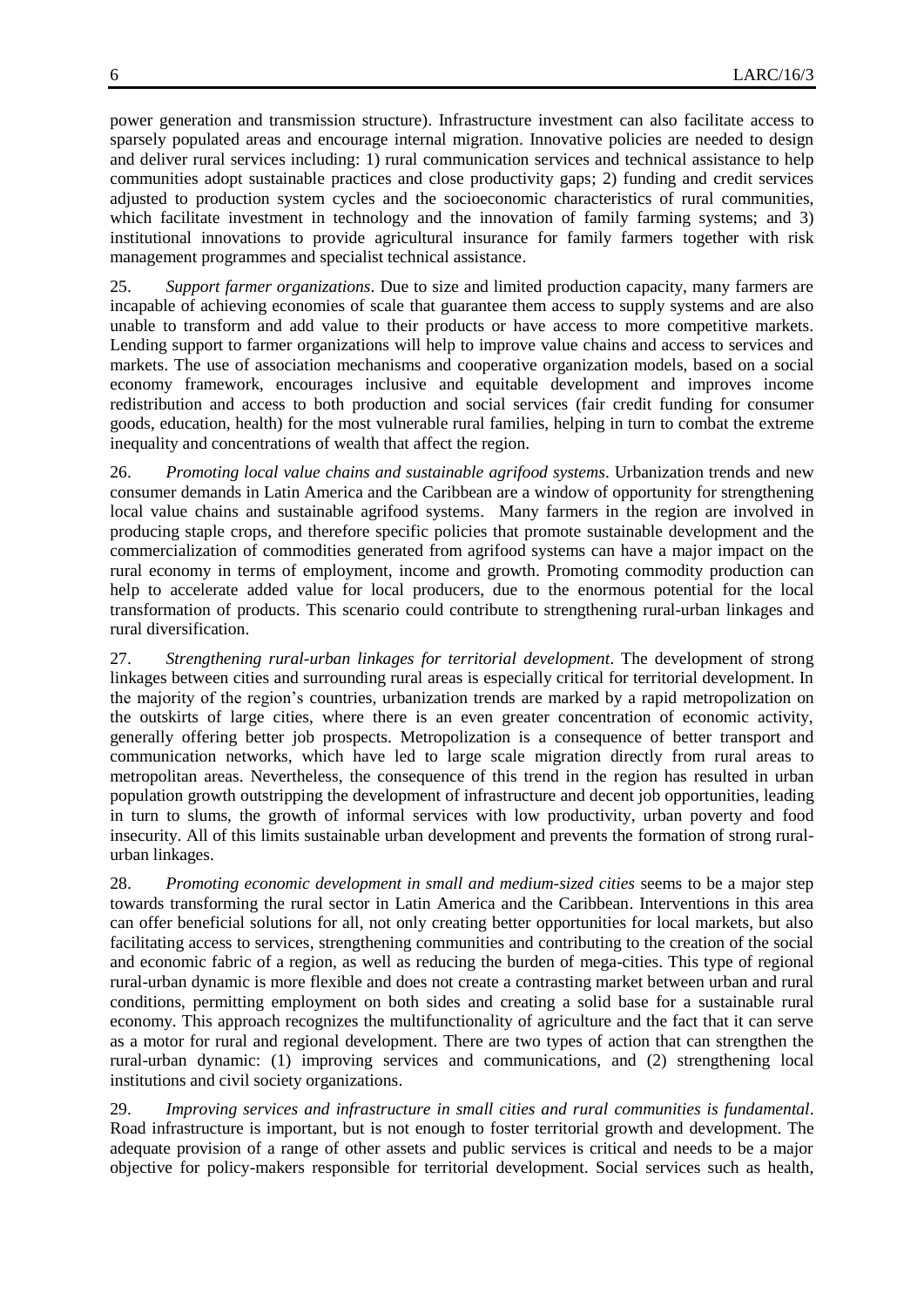education, the permanent supply of water, electricity and telecommunications are extremely important. This type of improvement in services and specific support (especially in terms of creating access to credit) can strengthen non-farming activities, especially of smallholdings that complement the agricultural sector and are the main ingredient for sustainable territorial development.

30. *Strengthen capacities of local institutions*. Together with improving assets and public services, it is important to strengthen local institutions in order to facilitate the process of decentralization. Creating capacities and adequate competencies in locally-connected government agencies and civil society organizations is an important first step towards fostering an integrated and efficient rural development strategy. The power of decentralized decision-making linked to the proper functioning of local institutions favours balanced and sustainable territorial development.

31. *Development of risk management strategies and environmental and social protection services to improve the resilience of livelihoods.* Strategies for social, environmental and economic risk management in the rural sector include a) responsible governance for the tenure of land, fisheries and forests; b) an ecosystemic approach to the sustainable management of natural resources (land, water, climate), including biodiversity and the conservation and use of sustainable genetic resources for food and agriculture; c) climate change adaptation and promoting climate-smart agriculture; d) incorporation of a One Health approach integrating animal, plant, human and ecosystem health; e) promoting mixed and integrated production systems; f) creation of and payment for environmental services to family farmers that develop agro-ecological systems, and g) social protection, technical assistance and rural communication programmes together with family farming and territorial development policies.

32. *The key is in the construction of safe and dynamic agro-ecosystems that have greater resilience and are better equipped to deal with climate change, extreme weather events, emerging diseases, changes in population dynamics and economic crises.* Social protection programmes have been fundamental in reducing the levels of food insecurity in Latin America and the Caribbean. It is important to note the progress of these programmes in the region over the last few decades, especially with regard to the direct promotion of rural employment and agricultural production, as well as broadly implemented linkages between public purchases from family farming for school feeding programmes, based on experience gained from the Brazilian National Food Feeding Programme (PAE).

33. As social protection is provided in a more regular and predictable way, it becomes an essential instrument for territorial development, providing 1) direct income support, with immediate impact on the consumption of commodities; 2) support for households that depend on farming to overcome their liquidity restrictions, enabling them to undertake riskier and more profitable activities and investments and thus improve their quality of life; 3) the strengthening of human and social capital, stimulating local economic development and stimulating employment, and 4) a stronger and more sustainable management of natural resources.

34. In spite of the evident diversity, the common factor when it comes to deploying social protection policies and programmes in Latin America and the Caribbean is the overall access gap that exists between urban and rural populations.

35. The implementation of social protection programmes in rural areas requires support from strong rural institutions at both a governmental and civil society level (institutional innovation), and at the same time they need to be integrated into intersectoral policies for territorial development programmes, and adapted to the economic, social and cultural characteristics of the participating territories, communities and households.

36. *The development of competencies to foster rural business initiatives and diversify employment opportunities, especially for young people and women*. The rural population that is economically active in the region stands at approximately 57 million people, of which a little more than a third are women. Self-employed workers (mainly family farmers), unpaid family workers and salaried workers are also included in this figure, whether in farming or non-farming rural activities.